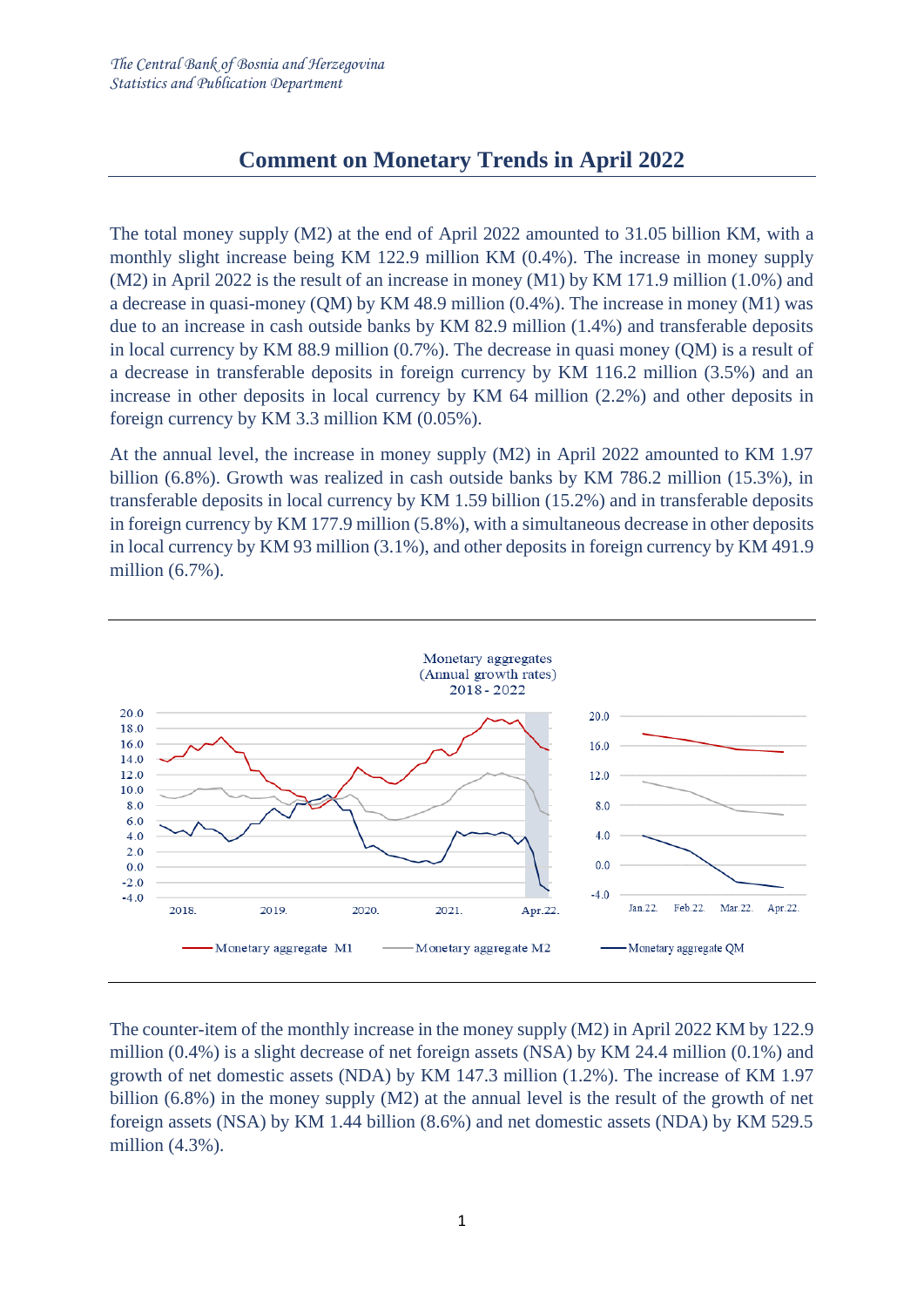#### **Monetary survey**

|                                                                       | Balance in<br>mil. KM | Monthly changes in mil. KM |                 |                | Annual growth rate in % |                 |                |
|-----------------------------------------------------------------------|-----------------------|----------------------------|-----------------|----------------|-------------------------|-----------------|----------------|
|                                                                       | <b>IV 2022</b>        | II 2022                    | <b>III</b> 2022 | <b>IV 2022</b> | II 2022                 | <b>III</b> 2022 | <b>IV 2022</b> |
| <b>Assets</b>                                                         |                       |                            |                 |                |                         |                 |                |
| 1. Net foreign assets                                                 | 18,281.9              | $-262.7$                   | $-678.3$        | $-24.4$        | 17.3                    | 12.1            | 8.6            |
| 1.1 Foreign assets                                                    | 20,060.9              | $-270.8$                   | $-689.3$        | $-98.8$        | 13.5                    | 9.4             | 6.1            |
| 1.2 Foreign liabilities                                               | $-1,779.0$            | 8.1                        | 11.0            | 74.4           | $-14.7$                 | $-12.2$         | $-14.3$        |
| 2. Net domestic assets                                                | 12,764.7              | 121.5                      | 133.5           | 147.3          | 0.1                     | 0.9             | 4.3            |
| 2.1. Claims on central government<br>(net) cantons and municipalities | $-214.5$              | 3.0                        | $-17.1$         | $-0.6$         | $-136.7$                | $-143.0$        | $-230.9$       |
| 2.2 Claims on local sectors                                           | 20,400.5              | 135.6                      | 218.9           | 186.6          | 4.0                     | 4.4             | 4.8            |
| 2.3 Other items                                                       | $-7,421.3$            | $-17.0$                    | $-68.3$         | $-38.6$        | 0.3                     | 0.4             | 0.5            |
| <b>Liabilities</b>                                                    |                       |                            |                 |                |                         |                 |                |
| 1 Money supply (M2)                                                   | 31,046.6              | $-141.2$                   | $-544.8$        | 122.9          | 9.8                     | 7.3             | 6.8            |
| 1.1 Money $(M1)$                                                      | 17,997.3              | 50.2                       | $-91.4$         | 171.9          | 16.7                    | 15.6            | 15.2           |
| 1.2 Quasi money (QM)                                                  | 13,049.3              | $-191.4$                   | $-453.5$        | $-48.9$        | 1.9                     | $-2.3$          | $-3.0$         |

## **Loans**

At the end of April 2022, total loans to domestic sectors amounted to KM 21.4 billion having increased by KM 164.4 million (0.8%) compared to the previous month. The growth of loans was registered in the household sector by KM 68.9 million (0.7%), private companies by KM 108.7 million (1.2%) and public companies by KM 0.8 million (0.2%). A decline in loan growth on a monthly basis was recorded in government institutions by KM 13.8 million (1.2%) and other domestic sectors by KM 0.1 million (0.1%).

The annual growth rate of total loans in April 2022 amounted to (4.1%), nominally 842.2 million KM. Annual growth of loans was registered in the household sector by KM 564.5 million (5.6%), private companies by KM 324.2 million (3.7%) and other domestic sectors by KM 24.7 million (17.4%). Decrease in annual growth of loans was registered with government institutions by KM 65.4 million (5.6%) and non-financial public enterprises by KM 5.7 million  $(1.1\%)$ .